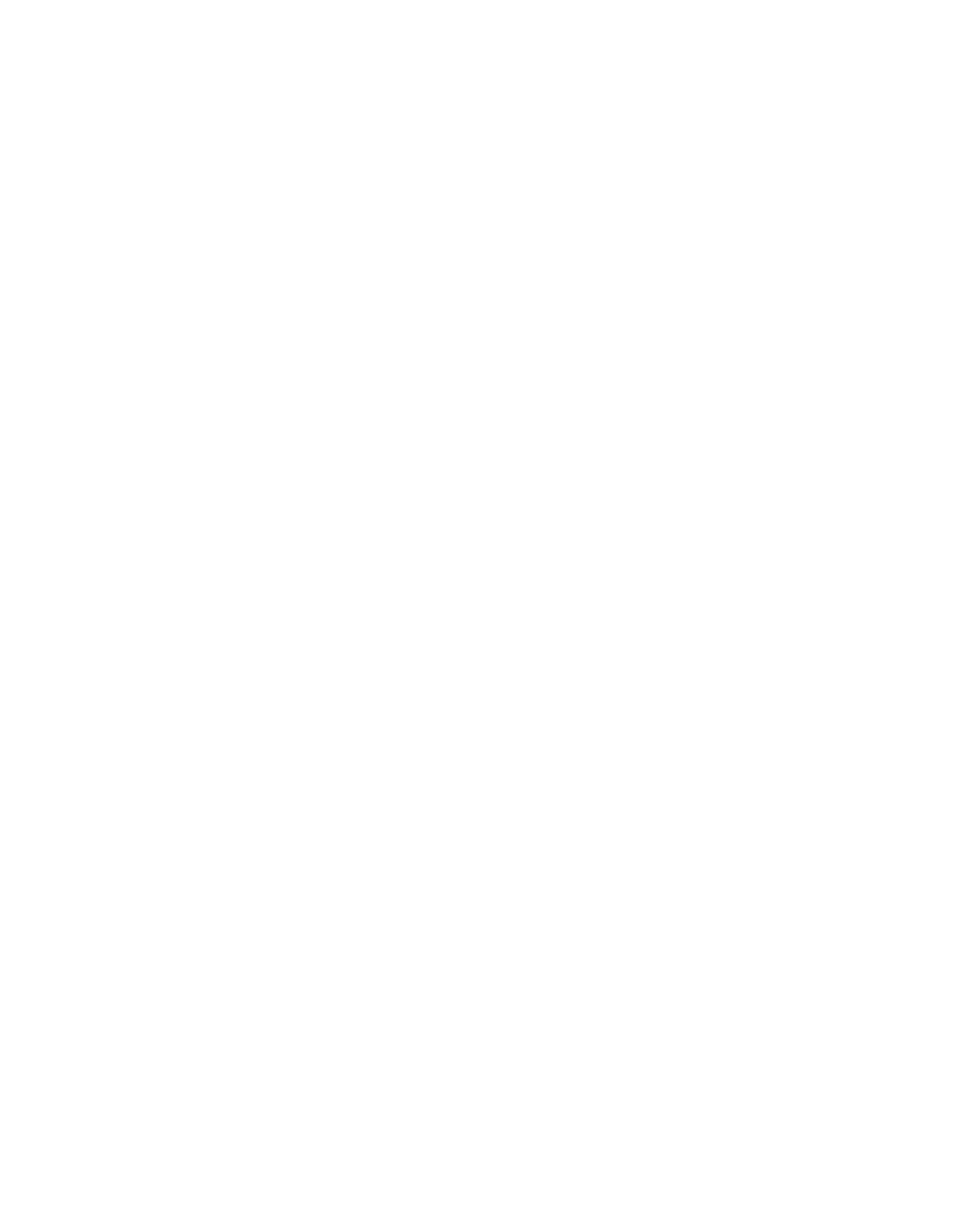## Foreword

*In philanthropy there are trends that ebb and flow. Sometimes they are mere phrases that become the latest buzzwords, but other times they are more substantial concepts that stick around for years. In this latter category, food and food systems have increasingly been coming up on the Foundation's radar for the past few years. Our various program areas intersect with the food system in different ways, and have experienced increasing attention, conversations, and general concerns about where and how we get our food.* 

*Because we at McKnight foster a spirit of inquiry among our staff we have had several internal conversations about how our work connects to the food system primarily to understand what our grantees are doing and to share information across our programs. Through these conversations we became aware of how complex and dynamic, both locally and globally, the growing "food - local foods food systems" arena is. While there are a myriad of different interests and ways people are involved, McKnight's own interests are very specific and aligned with our current programs.* 

*As part of our inquiry, we commissioned a paper about local food systems to help us develop a shared understanding of what's happening with food and increase our knowledge. We contracted with Jay Walljasper, noted Minnesota writer and journalist, to write a kind of "Local Foods 101" report, and we decided it was such a good piece that we want to share it with others who might be interested.* 

*To be clear, McKnight is not creating or even exploring a new funding focus, we're just interested in learning more about how our current strategies connect with this issue. As we share Jay's report, we also want to provide our grantees and partners a clearer sense of what McKnight does in this arena and, as important, what we don't do — since McKnight doesn't have a local food systems program or do any local "food funding" except for notable points of intersection with our core programs.* 

*For example, McKnight's River program is primarily focused on improving the water quality of the Mississippi River. Right now, however, our nation's agricultural practices are the leading cause of pollution in the river and the primary cause of the Dead Zone in the Gulf of Mexico. Since how we farm is in large part a reflection of federal policy and subsidy programs, our River program works with groups trying to change the most harmful agricultural practices so that growing food doesn't come at the expense of polluting America's greatest river. While this clearly overlaps with food and food systems, McKnight is involved purely because of our interest in water quality.*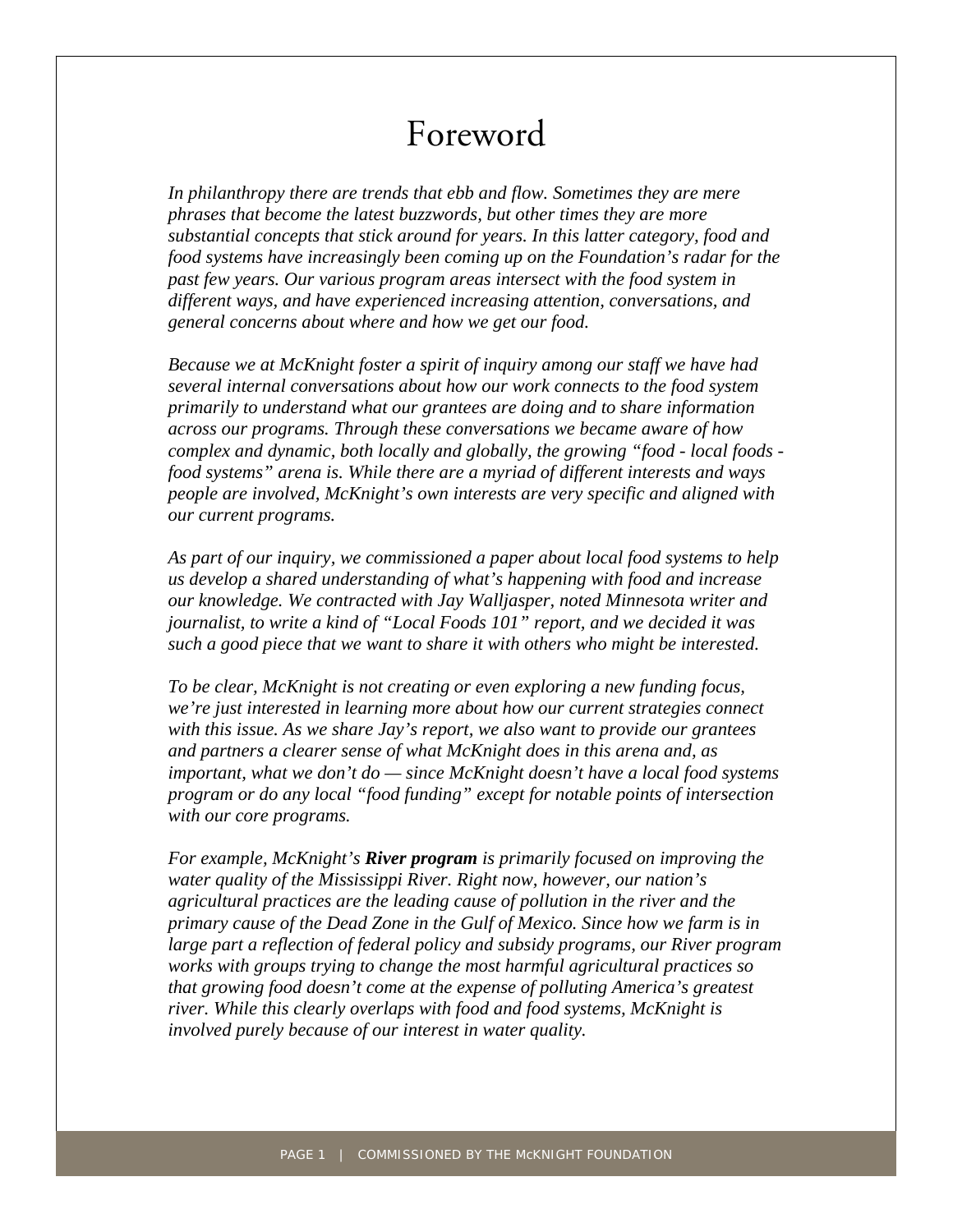*Likewise for the McKnight-supported Minnesota Initiative Foundations (MIFs) working in Greater Minnesota, local foods come up in the context of their work on economic and community development. Local foods have diversified some small town economies through farmers markets and local restaurants, but they are just a small part of the mix of businesses and community led projects that they intersect with and invest in. This isn't a specific focus for the MIFs, but certainly a logical part of their broader economic and community work.* 

*Finally, our Region and Communities program focuses on affordable housing, healthy neighborhoods, and sustainable regional growth. The local food system has increasingly come up in the context of neighborhood development and urban land use — of interest to McKnight because we fund community building in several neighborhoods, and a few of our grantees have focused on urban agriculture to develop their neighborhoods. Again, we're involved because of our interests in improving neighborhoods, but our investments also have a collateral impact on local food systems.* 

*Beyond these examples, McKnight's staff and board do our best to stay open to the changes happening in our community, and particularly the changes that our grantees are dealing with.* 

*As an issue and as a part of our culture, food is clearly all around us, and is being given a lot of careful thought and attention. In this context, we offer this paper for your reading and reflection. If you have comments or questions, please send them to programs@mcknight.org.* 

> *Kate Wolford President, The McKnight Foundation*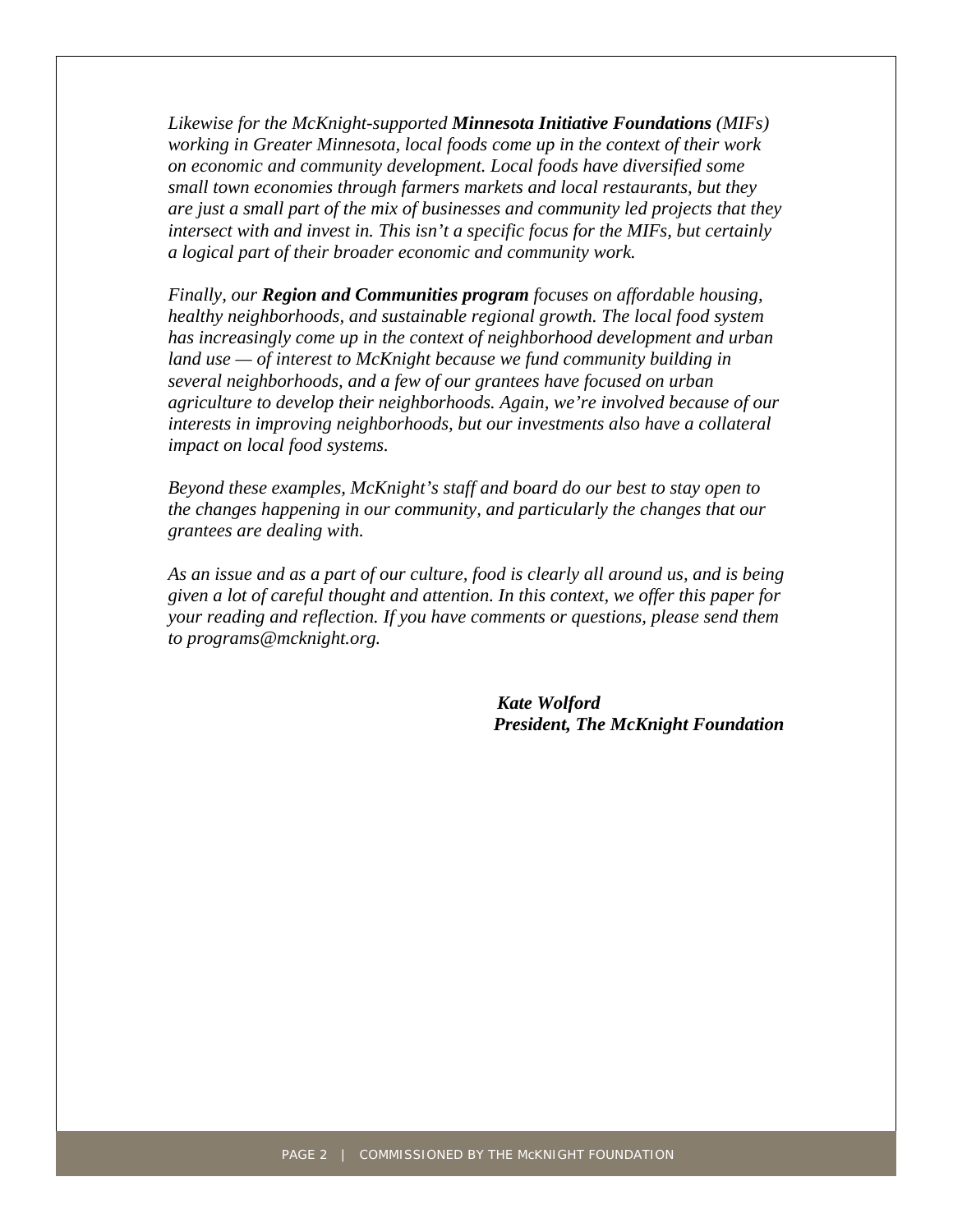#### **MINNESOTA'S LOCAL FOOD CLIMATE**

The sudden rise of public interest—indeed, outright passion—about locally grown food is unprecedented. It took a full generation for ideals like organic food and sustainable farming to achieve the widespread enthusiasm that the local food movement has gained in the last five years.

Even more surprising is that local foods represent an abrupt shift from what's conventionally viewed as humanity's path forward to the future: economic consolidation, technological complexity and, most of all, globalization. The sweep of history seems more likely to bring us brand-name microwave dinners trucked two thousands miles than farmer's markets, community gardens and heirloom tomatoes.

Well, actually we have the choice of both. A large share of our food comes out of an industrialized food system that puts a premium on fast, highly processed foods that need minimal preparation and are manufactured from the cheapest possible ingredients produced in massive quantities on far-away feedlots and highly-mechanized, chemically-intensive farms. This system delivers us a lot of calories that cost relatively little in the check out line, but with a hidden price tag in health care and environmental damage that comes due later. Local foods account for only a fraction of what we eat today.

Yet interest is skyrocketing. According to USDA data published in the *Washington Post*, local food sales are estimated to top \$7 billion this year, up from just \$4.8 billion in 2008. The number of farmers' markets nationwide jumped from 2456 in 1998 to 5274 in 2008. In the early 1990s, 86,000 U.S. farms sold directly to local consumers; now it's 136,000.

#### **MINNESOTA HOMEGROWN**

In Minnesota, the figures are equally impressive. According to a report from the think tank Minnesota 2020, farmers markets alone contribute \$64 million to the state economy and Community Supported Agriculture (CSA), in which households buy shares of a local farm's harvest, adds \$10.5 million more.

The number of Minnesota farmers' market has nearly doubled in five years, from 74 to 141, according to Paul Hugnin, Local Foods Coordinator for the Minnesota Department of Agriculture. Meanwhile CSAs have grown sixfold over the same period, 14 to 85. Eleven thousand Minnesotans were served by CSAs in 2010— three times the number in 2000, according to research cited at a McKnight Foundation program chat in August 2011.

And this accounts for only part of our homegrown harvest. Foods from local farmers are now served in 123 school districts, reaching 60 percent of the state's kids. At the head of the class are St. Paul and Hopkins schools, the Dover-Eyota district in southeast Minnesota and White Earth reservation schools in northwest, according to Hugnin. But the valedictorian of school-to-farm is Ridgeway Community School in Houston, Minnesota, which served an average of four pounds of locally grown food monthly to every student, thanks to partnerships with three area farmers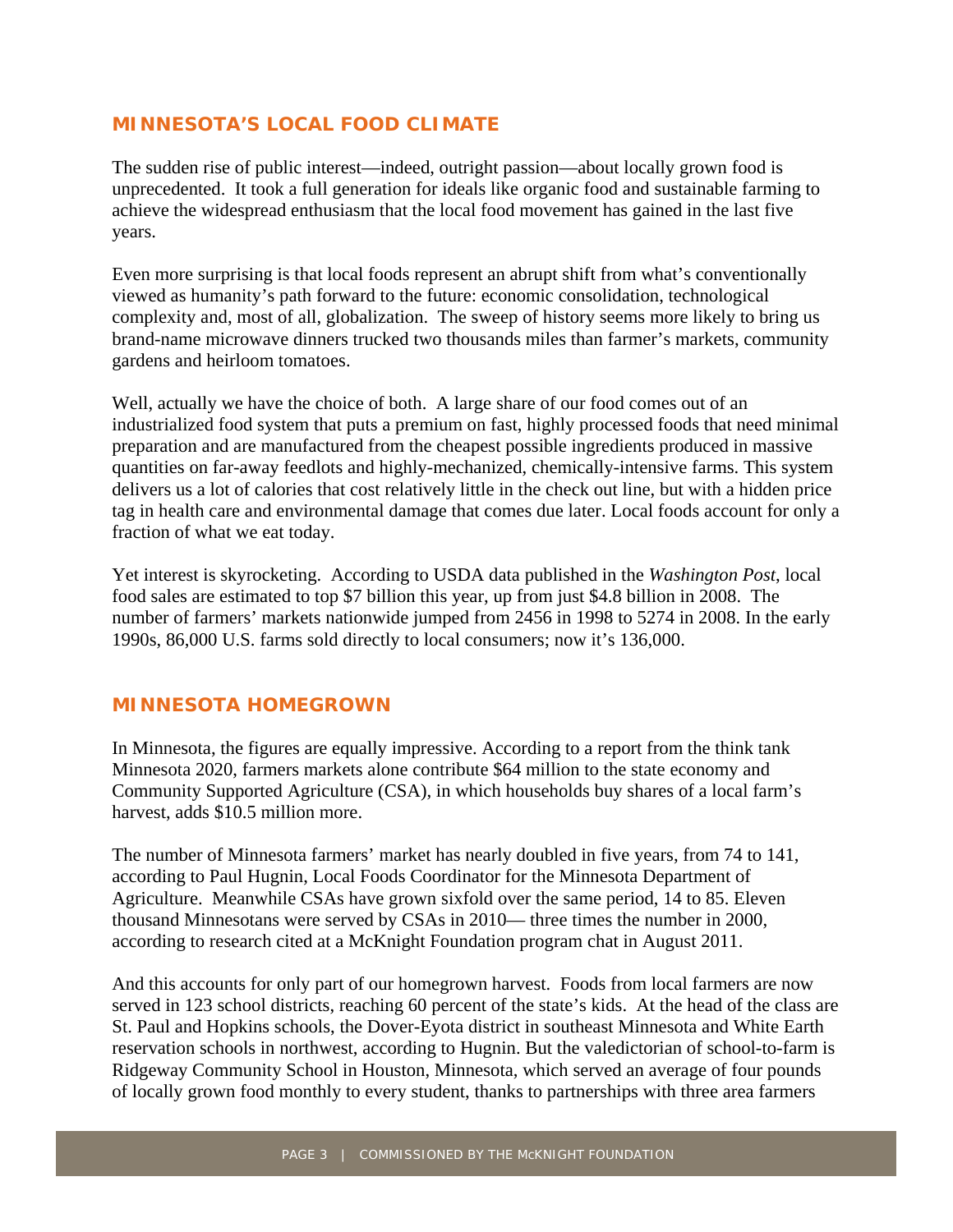and Land Stewardship Project. A decade ago, only 10 school districts featured any kind of Farmto-School program.

Sixty-eight percent of the state's hospitals are now serving local produce at least some of the time with St. Luke's in Duluth and Lakewood Health Systems in Staples undertaking major commitments to local foods, according to a report prepared by the University of Minnesota Regional Sustainable Development Partnerships with USDA funding. Sacred Heart hospital in Eau Claire, Wisconsin, plans to purchase at least ten percent of its food from a local farmers coop.

Thanks to the pioneering efforts of Minnesota's 42 food coops (half of which are located outside the Twin Cities), tens of thousands of state residents regularly sit down to enjoy locally raised vegetables, fruit, meat, eggs, dairy products, grains, wild rice, beans and prepared foods, sweetened by Minnesota or Wisconsin honey and maple syrup. Minneapolis's Wedge coop, the nation's largest with 13,000 members, now owns Gardens of Eagan, a 100-acre farm in suburban Farmington, Minnesota that has been selling produce locally grown since 1973. The Twin Citiesbased grocery chains Kowalski's and Lunds-Byerly's also feature a wide selection of fresh and prepared local foods, and there is a program to get more local produce in Minneapolis' 360 corner stores.

Homegrown cuisine is now on the menu at restaurants across the state, 88 of which from Grand Rapids to Amboy have joined the Heartland Food Project sponsored by the Minnesota Project. You can also order from a wide selection of regional beers or wine at most of them—Minnesota now sports 12 breweries (plus a number of brewpubs) and 21 wineries, up from 9 in 2006. Despite local foods' reputation as pricey, eating out locally can meet any budget—from celebrated fine dining such as St. Paul's Heartland, Minneapolis' Lucia's and Grand Marais' Angry Trout to an inexpensive breakfast at the Birchwood Café or Common Roots. Common Roots, a casual spot famous for its made-from-scratch bagels, boasts that 90 percent of its food is sourced from the region between Fargo and Milwaukee. Even burritos from Chipolte feature peppers grown by Pahl's Farm in Apple Valley during growing season.

"A small group of people have been talking about local foods since the 1970s, but now there is so much going on that you can't even keep track of it all," notes JoAnne Berkenkamp, local food program director at the Institute for Agriculture and Trade Policy in Minneapolis.

This explosion of local food offerings has been sparked by enterprising growers, retailers, chefs and restaurateurs. Some have been in business for a century, such as Sno-Pac frozen foods in Caledonia and Carr Valley Cheese in LaValle, Wisconsin, while the ink is barely dry on the business plans of others. This bounty of fresh food encompasses fruit and vegetables from backyards, community gardens and urban agriculture plots along with growers such as Riverbend farm near Delano and Hoch Orchards in La Crescent. Local food also includes eggs from Larry Schultz in Owatonna, milk from Cedar Summit Farm in New Prague, grass-fed beef from 1000 Hills in Cannon Falls, butter from Hope Creamery in Hope and Pastureland Cooperative in Goodhue, hydroponic tomatoes from Bushel Boy in Owatonna and corn chips from Whole Grain Milling in Wellcome.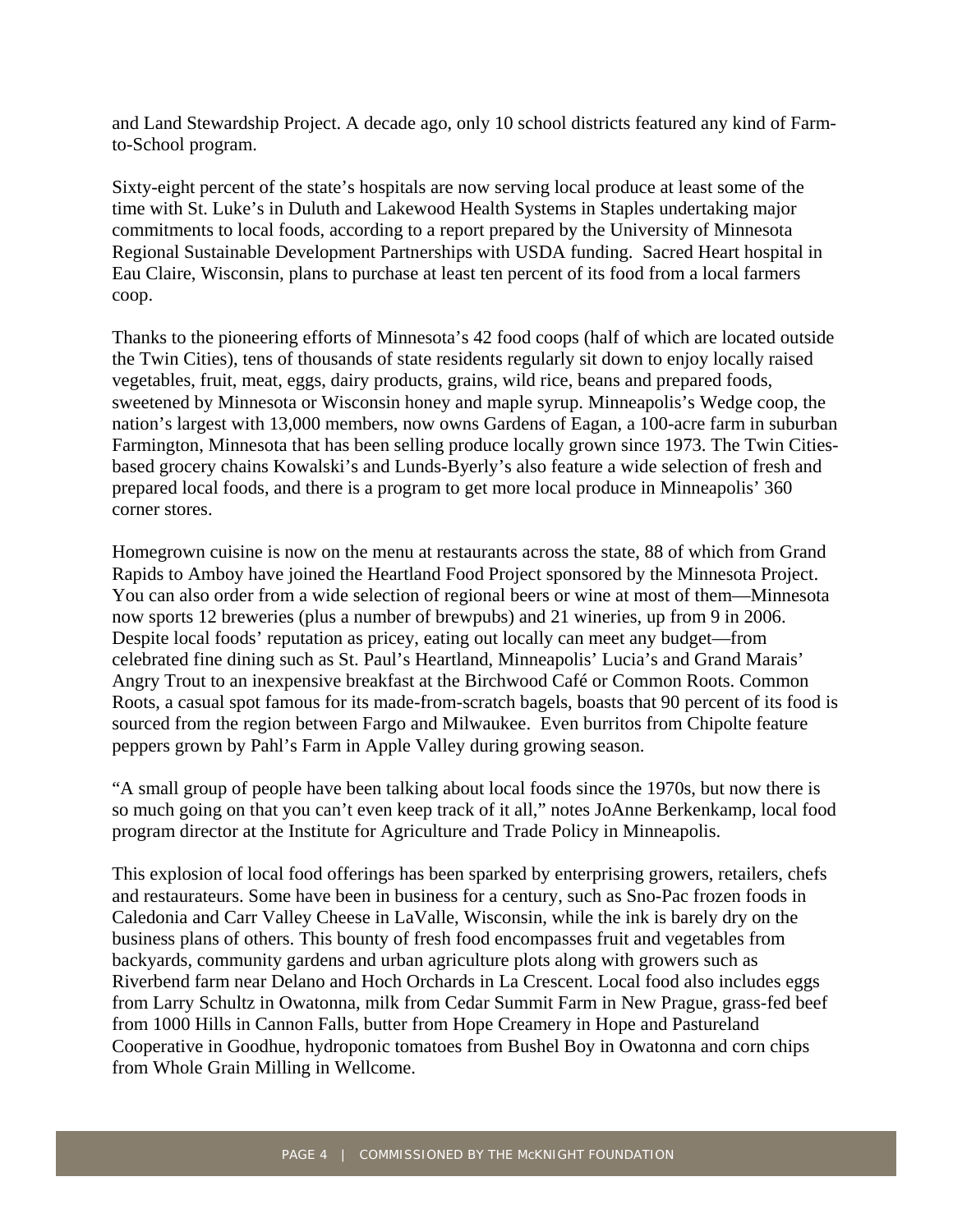Yet credit for the remarkable rise of local foods in Minnesota also belongs to some names you will never see in the grocery aisles of your favorite store. Food processors like Lorentz meats in Cannon Falls and distributors like Coop Partners Warehouse in St. Paul, are essential to local foods becoming more widely available.

 A whole constellation of volunteer efforts and non-profit organizations awakened Minnesotans' interest in eating closer to home. These includes government initiatives like the municipallysponsored Homegrown Minneapolis and the state's 30-year old Minnesota Grown label; university programs like the UM-Morris's ambitious campaign to promote local foods throughout the campus and the community; major institutions such as Blue Cross Blue Shield of Minnesota which launched a 5-year campaign to promote healthy eating in North Minneapolis; think tanks like the Institute for Agriculture and Food Policy and Crossroads Resource Center; advocacy groups such as Land Stewardship Project and Minnesota Food Association; and scores of other worthy projects.

Scores of grassroots organizations—such as the Main Street Project, Lanesboro Local and plentiful volunteers at farmers markets—focus on helping people in rural communities grow and sell more food locally. While other groups have sprung up to promote urban agriculture, including Youth Farm Market, Gardening Matters, Frogtown Farms, Community Table and Northside Fresh. The Urban Ag Alliance Task Force (funded by McKnight's Regions and Communities program) convenes many inner city groups to exchange ideas and create collaborations.

#### **WHY LOCAL? WHY NOW?**

In her new cookbook *The Northern Heartland Kitchen,* Minneapolis author Beth Dooley offers ten good reasons for the booming interest in local foods. Here are her thoughts, along with my commentary based on more than 20 interviews with local food authorities from many walks of life

- *1. Better Taste:* Each item on a Midwesterner's dinner plate has traveled on average 1500 miles, so locally grown foods naturally taste fresher.
- *2. Greater Variety:* There's no place for delicious heirloom and heritage foods in the industrialized food supply, which prizes mass-scale standardization over diversity and regional delights.
- *3. Healthier Diet:* The nutritional value of food evaporates due to lengthy shipping and the over-processing done to prevent spoilage. Dooley notes that a bag of spinach loses at least half of its key nutrients on the trip from California to your table. The long-distance, high-calorie, high-preservative food that dominates grocery shelves is linked to obesity and a host of health problems. The annual health care cost for diabetes alone is \$147 billion—20 percent of America's total food budget.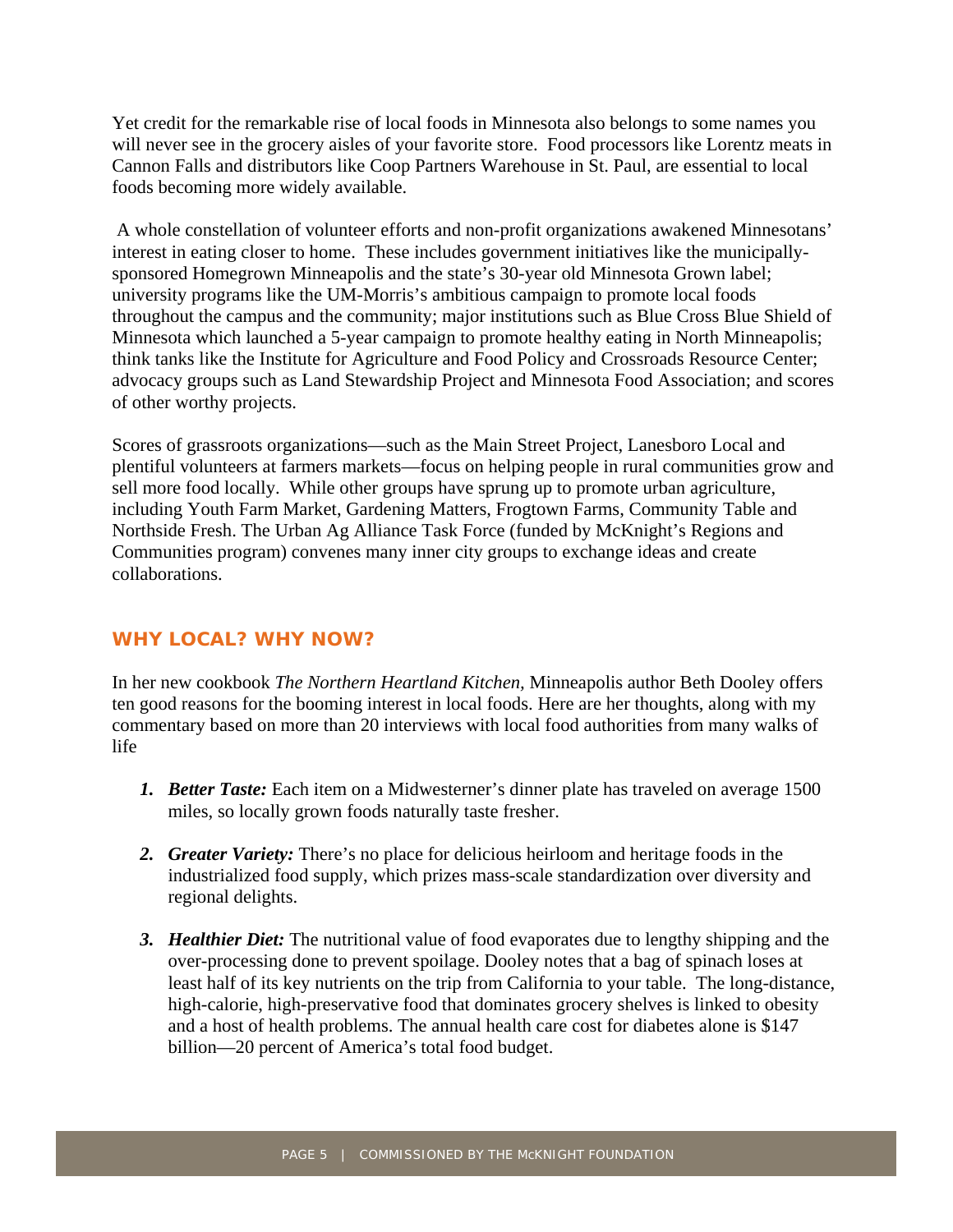- *4. Cleaner Environment:* Celery, bacon and ice cream travelling halfway across the continent spew pollution and waste energy. Seventeen percent of U.S. energy use goes to the food system, according to federal research, a lot of it for shipping. Long-distance food also fosters massive agricultural operations dependent on dousing cropland with pesticides and synthetic fertilizers.
- *5. Stronger Economy:* Buying local keeps wealth flowing through your community, rather than being siphoned off to mega-farms or corporate headquarters elsewhere. Even in a major farm state like Minnesota that is home to some of the world's largest agribusiness companies, 90 percent of our food comes from somewhere else, which adds up to \$11 billion dollars lost according to June Mathiowetz of the Minneapolis Health Department. Ken Meter of the Crossroads Resource Center points to a local food initiative in eight counties surrounding Waterloo, Iowa that sparked \$2.2 million in new food sales.
- *6. Safer Food:* The further food travels, the higher the risk of contamination. The origin of recent food poisoning outbreaks, which struck people across the country, has been very difficult to trace.
- *7. More Farmers:* Local food supports small farms, which opens up opportunities for more people to make a living on the land. In Minnesota, Land Stewardship Project and the Minnesota Food Association run training programs to help new farmers—including many youth, immigrants and women—meet the growing demand for local foods. Small-scale agriculture on the edges of metropolitan areas shows promise for creating green jobs and checking the growth of urban sprawl.
- *8. Richer Sense of Community:* Farmer's markets and other local food opportunities bring us together with our neighbors and with farmers. "It's human nature to want to know the people who grow our food," explains Julie Ristau, co-chair of Homegrown Minneapolis and co-director of On the Commons. "We yearn for that kind of connection." This raises hope that more people buying locally grown food will boost rural Minnesota's economy, helping bridge the state's stark urban-rural divide.
- *9. Deeper Connection with Nature:* Local food links us with the surrounding landscape. And when we cook with the seasons, it means eating dishes that are in tune with our bodies for the time of year. Beth Dooley calculates that 70-80 percent of our winter diet can be easily sourced locally.
- *10. Promoting Fairness:* Mustafa Sundiata launched Northside Fresh after learning that Minneapolis's North Side suffers the highest rates of heart disease, diabetes, high blood pressure and high cholesterol—all of which are related to diet—of any community in Hennepin County. This is just one of many groups springing up to increase opportunities for low-income people to eat fresh food, grow their own, and learn about cooking and preserving. Additionally, workers on distant megafarms are paid rock-bottom wages and exposed to pesticides.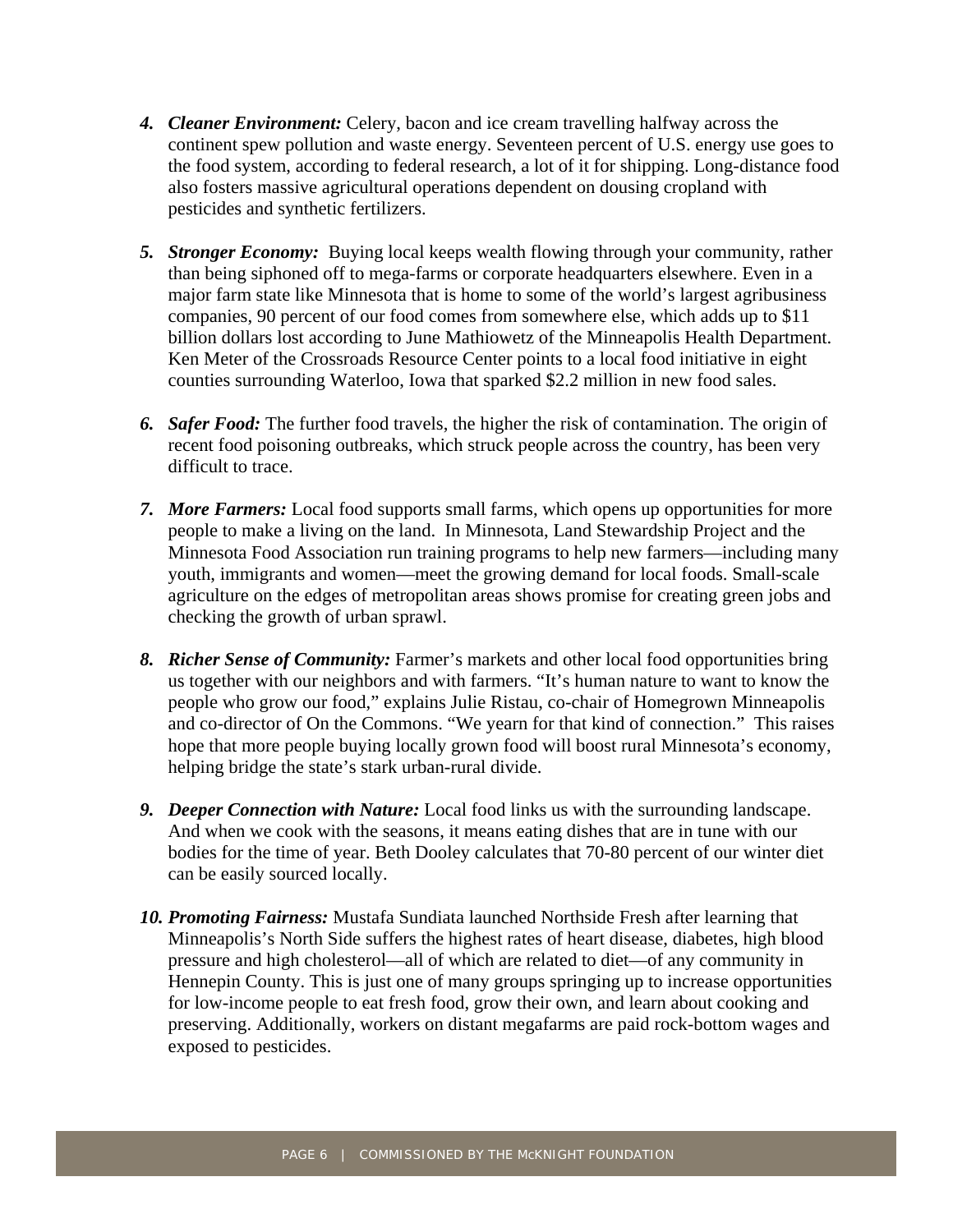#### **WHAT, EXACTLY, IS LOCAL FOOD?**

There is no precise definition for local food. A rule of thumb for many people is anything produced within 400 miles of where you live. For folks in the Twin Cities this includes a swath of prime farmland sweeping roughly from Chicago to Omaha to Winnipeg. Some "locavores" the 2007 Oxford American Dictionary's "word of the year" meaning people dedicated to eating locally—draw the line at 100 miles, which still includes most all of local-food-rich southeastern Minnesota and producers as far away as Willmar, St. Cloud and Eau Claire, Wisconsin.

What local food does *not* mean is someone hectoring you for enjoying coffee from Guatemala, curry spices from India, bananas from Ecuador or lettuce from California in the depths of January. Only the most extreme locavores would limit our diet to what can be found locally in the middle of a Minnesota winter. However, chomping a New Zealand apple while Minnesota orchards feature tasty Honeycrisps and Haralsons might elicit a friendly suggestion from local food advocates.

Maggi Adamek, a food policy strategic consultant and affiliate of the UM Center for Rural Design, adds another layer of meaning when she describes local food as "Food from here for here produced in a way that builds local economies and promotes environmental sustainability." In this sense, "local" describes not just food from nearby, but the whole system of production, processing and distribution that brings it to our tables. Local food system implies a satisfying web of relationships, not just a commodity on the grocery shelves about which we know nothing except its price. Even if we aren't buying food directly from the farmer, we're reassured that it was grown in a way that did not pollute the earth, deplete the land, mistreat animals or exploit workers.

Rob King, an applied economist at the University of Minnesota, notices that "people equate local with a lot of things they really want"—a clean environment, better access to good food for everyone, better nutrition (although he is not convinced that local food is necessarily "the best way to accomplish all of these goals"). Yet currently, there is no requirement that local food be anything other than grown locally.

#### **LOCAL FOOD SYSTEMS VS. INDUSTRIAL FOOD SYSTEMS**

Richfield-based researcher Ken Meter, who has conducted 56 Local Food System Assessments in 23 states, describes the purpose of a food system as "to build health, wealth, connection and capacity in our communities." He goes on to note, "Wealth is certainly built by our current food system, yet primarily for the intermediaries who buy primary farm products, process them into convenient consumer items, and distribute them to retail outlets." That model represents the dominant industrial food system, to which many local food activists are working to create an alternative.

But that alternative has yet to reach many in low-income communities and rural Minnesota, notes Julie Ristau, a former hog farmer who later held an endowed chair in agricultural systems at the University of Minnesota. Even if they have misgivings about the quality of food produced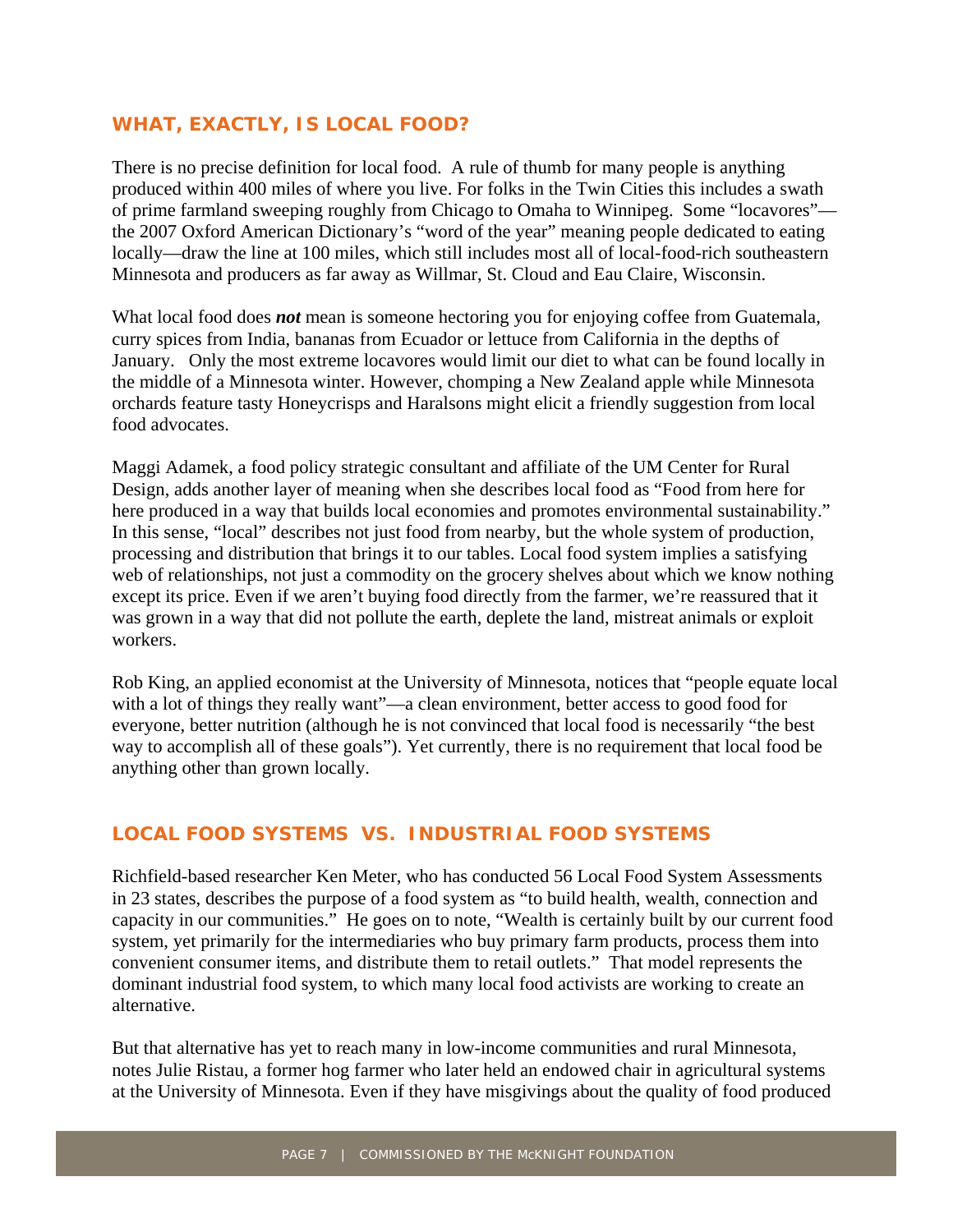by the industrial system, most folks—including many with high incomes—continue to buy it for four major reasons:

*Access*: In many places, there are simply no fresh and few unprocessed foods available. "It's ironic you can be in the middle of farm country and not find any local produce," observes a representative at Blue Cross Blue Shield.

*Price*: The industrial food system succeeds wildly at one thing: delivering us food in large quantities at low prices. "People expect food to be cheap," concedes Riverbend Farm's Greg Reynolds, who since 1992 has grown organic produce on 80 acres near Delano. "But the food is cheap because of exploitation—of workers, animals and the land." Reginaldo Haslett-Marroquin, a native of Guatemala who helps Latino immigrants take up poultry and vegetable farming through the Rural Enterprise Center in Northfield, adds, "I am surprised by how much the idea that food is cheap has sunk into the American psyche"

*Familiarity:* Packaged, processed food packed with preservatives, sugar and sodium is what many people grew up eating. A lot of households are not sure how to cook with fresh, local ingredients, which is why cooking and canning classes are now becoming popular.

*Farm Policy*: The one big reason behind all these other reasons is federal agriculture policy. The industrial food system tower rises upon a solid foundation of federal farm programs that overwhelmingly encourage commodity crops like corn and soybeans. In fact, all fruits and vegetables are termed "specialty crops", and receive almost no subsidies or crop insurance protection. "We need to level the playing field for local and organic food production compared with the industrial food system," advises Berkenkamp. "Most farmers today only make it through government payouts," adds food strategy consultant Maggi Adamek.

Right now the contest between local and industrial food systems is no match. Despite the huge growth in recent years, both nationally and in Minnesota, local food accounts for only a tiny dab on Americans' plates. While \$7 billion in sales sounds impressive, that's out of \$800 billion in total food sold, or about one percent. "It's a drop in the bucket of all the food that is consumed," points out Rob King.

Still in an industry this immense there is plenty of room for homegrown Davys to thrive before Goliath even notices. Ken Meter lists the Twin Cities-Madison-Chicago corridor as one of four local food strongholds nationally along with New England, California and the Pacific Northwest. "I already live in an alternative food system—I shop at the co-op or Kowalski's, grow a big garden in my backyard, go to the neighborhood farmer's market," says Julie Ristau of Minneapolis. "But that's not available to everyone."

If local food sales continue their steady growth, aided perhaps by further spikes in gas and diesel prices, then the industrial food system may have something to worry about. But first, Minnesota's nascent local food systems will have to overcome the following challenges, with help from the philanthropic community, forward-looking business investors and political reforms in agricultural policies.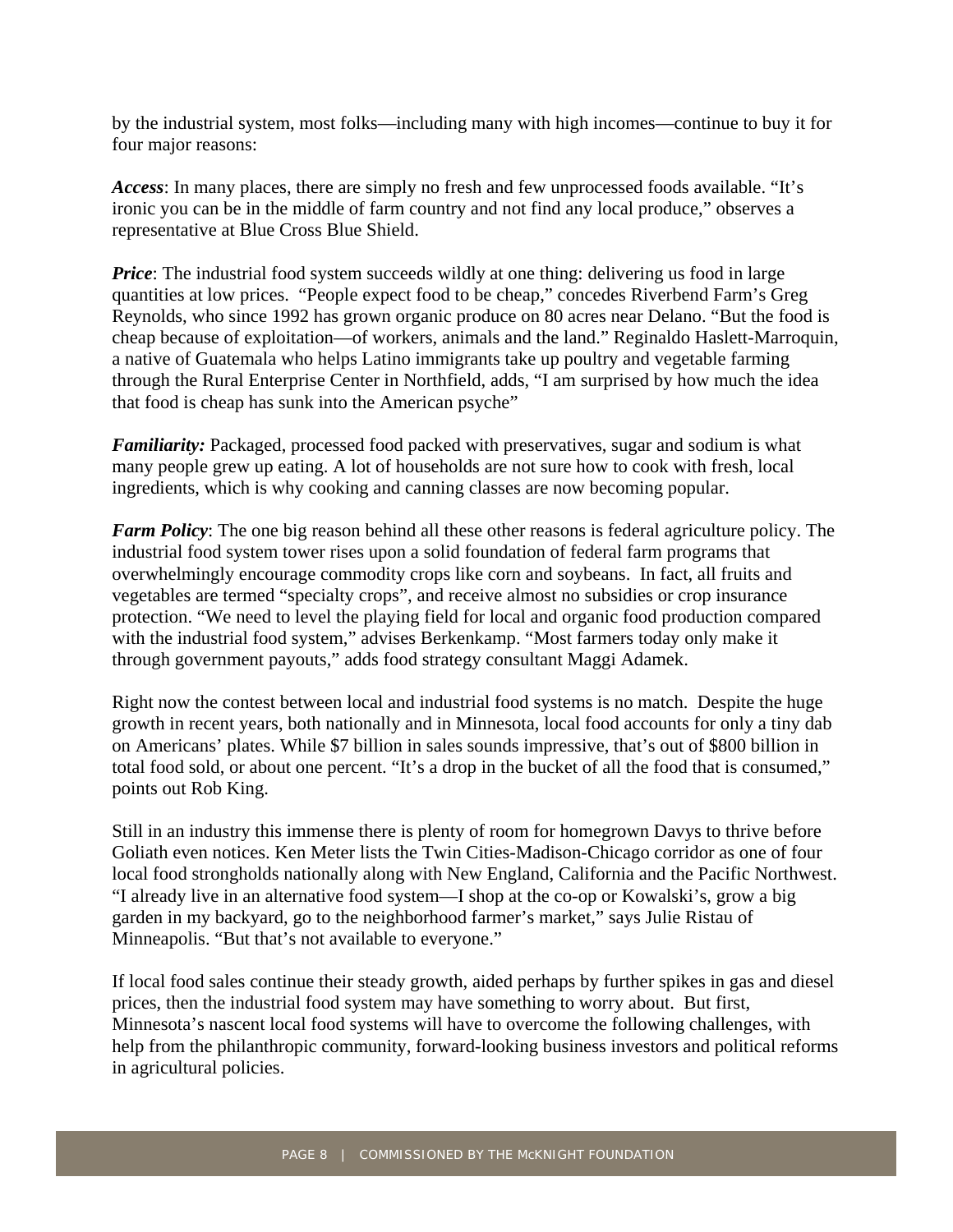### **CHALLENGES & OPPORTUNITIES FOR THE EMERGING LOCAL FOOD SECTOR**

*Challenge:* **Minnesota's long winters and short growing season.** Let's face it: We're not Northern California—the birthplace of America's local food movement where crops grow nearly year-round.

*Opportunities:* **The Lost Science of Food Preservation. Indoor Farmers' Markets. Extending the Growing Season. Solar-Powered Greenhouses. Indoor Agriculture.** The truth is, Native Americans and white immigrants did find enough to eat in Minnesota through long winters—though without the variety we've come to expect at the grocery store. We can relearn some of the lost art of food storage and preservation practiced here a century ago. Beth Dooley notes that some varieties of carrots actually taste better in February when kept in a root cellar, and in January Corinne Shindelar of the Minneapolis-based Independent Natural Foods Retailers Association enjoys fresh tomatoes, which she carefully wrapped in September. Of course, we'll always eat some imported lettuce, vegetables and fruit during the frigid months but local sources can provide our meat, fish, milk, cheese, eggs, bread, grain, potatoes, canned and frozen produce, etc. More year-round public markets—as found in Milwaukee, Madison, Cleveland and other snow belt cities—would aid local food efforts. The Minneapolis Armory, currently a parking garage, would make an excellent market venue, according to Dan Spock of the Minnesota Historical Society.

Innovative farmers are also extending the growing season by building hoop houses, low-cost greenhouses fabricated from plastic sheets which give them a head start on the planting season and help fend off early frosts. Traditional greenhouses are being made more affordable and sustainable by renewable energy. Red juicy Bushel Boy tomatoes grown in Owatonna greenhouses can be found year-round in local grocery stores at prices competitive with the hard pink ones shipped in from California or Mexico. Shindelar and June Mathiowetz both advocate building community greenhouses, offering a solution to getting fresh food into inner city communities.

In frosty Milwaukee Growing Power—founded by former NBA player Will Allen, who Michael Pollan just recognized as one of the world's "7 Most Important Foodies"— is pioneering vertical agriculture, where fish farms, solar-powered greenhouses, commercial kitchens, classrooms and storage facilities share a five story building. And Burlington, Vermont—which matches us snowfall for snowfall, cold spell for cold spell—boasts Intervale Farm, a 350-acre non-profit urban farm created 30 years ago on abandoned land that now provides 10 percent of the city's food, according to *Kiplinger's* magazine.

*Challenge:* **Producing local food in big enough quantities to supply grocery stores, restaurants and large institutions.** Reliability is key to the industrial food system's business model. Customers know they will get what they need when they need it. Small local food vendors typically can't offer this kind of certainty.

*Opportunities:* **Food Hubs. Commercial Kitchens. Small Business Incubators. Improved Processing & Distribution.** "If I want to buy 200 pounds of local apples a week, how many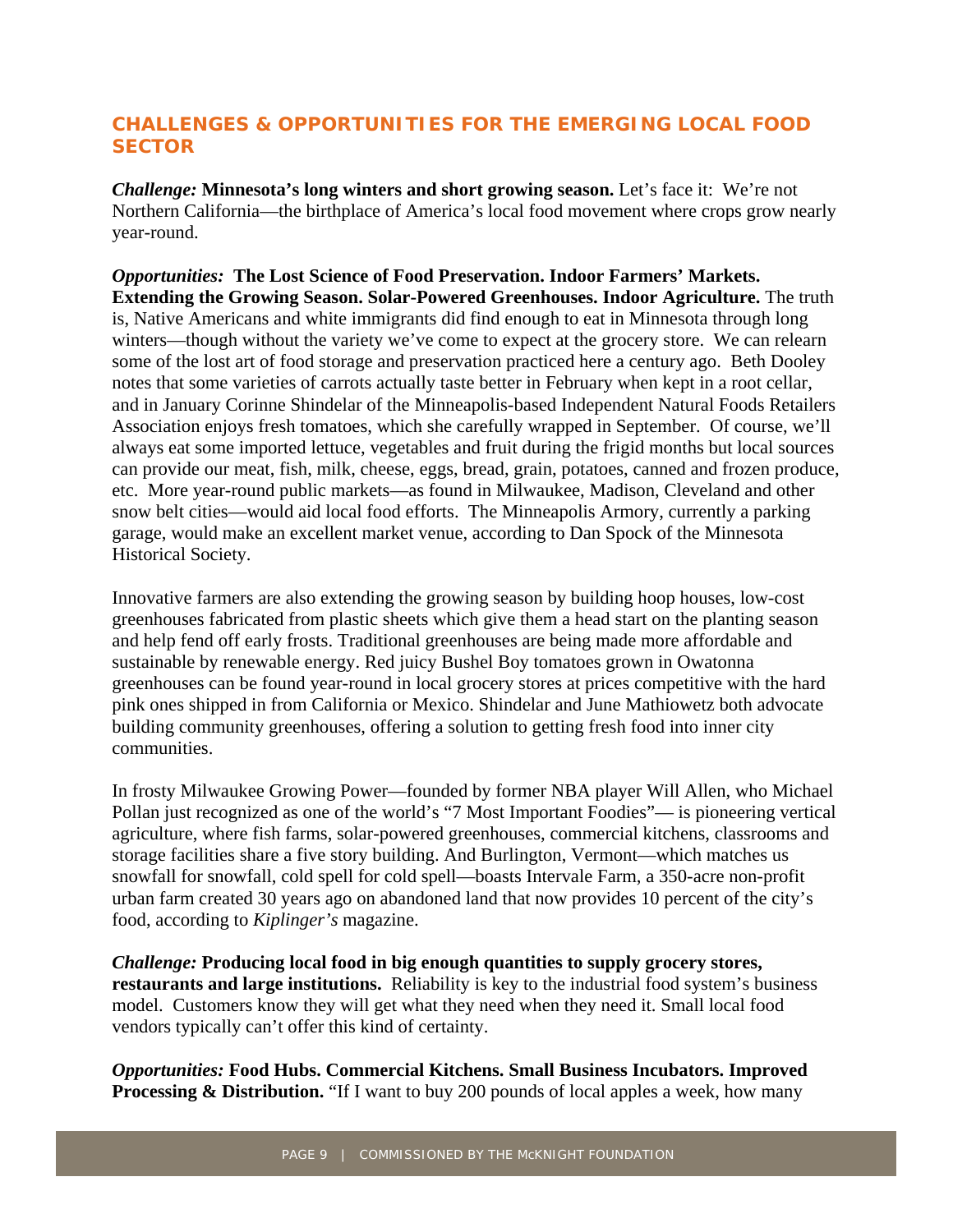farmers do I need to get in touch with?" asks a Blue Cross Blue Shield representative. "Well, a food hub can make that easy." Food hubs aggregate a variety of foods from numerous of producers that makes them convenient for large-scale purchases. The best known example is the Co-op Partners warehouse in St. Paul, which ensures a steady supply of local food to local coops—a successful model that could be expanded or borrowed from to serve other sectors. There's also growing interest in creating community food hubs around the state, which would combine a distribution center or network with other needs such as a commercial kitchen for food processing, classrooms for cooking classes and maybe a food shelf of healthy local food. Gardening Matters, a network of community gardeners, organized three hubs in inner city Minneapolis neighborhoods during 2011.

Another strategy is to stock existing food distributors with more locally grown products. The Minnesota office of Sodexho, a national food distributor with \$8 billion in sales, now delivers 75 local or sustainably raised products to 40 corporate food services, 20 hospitals and 12 colleges in Minnesota, according to Ken Meter's report "Promising Community-Based Food Systems Initiatives". This effort began when the University of Minnesota-Morris contacted them about serving more local and sustainable foods.

The lack of processing facilities is another hurdle to the local food movement. Although Minnesota is home to more than 200 meat processing plants and lockers—many of which survive thanks to an aspect of local food not often discussed, deer hunting—most don't cater to small farmers or are not inspected, which means the meat cannot be sold commercially. Food safety regulations and the lack of facilities for small batches also stymie other kinds of local food growers and entrepreneurs. Minnesota's recent pickle bill does allow home-canned goods to be sold at farmers' markets, but only if sales total less than \$5000 a year. To incubate new food businesses the city of Minneapolis has opened five commercial kitchens for public use, and others can be found in Wadena, Willmar and Northfield. Even more ambitious is the Western Wisconsin Local Food Enterprise Center in Viroqua, which hopes to replace 80 jobs in a closed NCR plant by turning the 100,000-square foot facility into a distribution and processing center serving the growing taste for local foods in the Twin Cities, Chicago, Milwaukee, Madison and points between.

*Challenge:* **Feeding 7-9 Billion People With Local Food.** Dating back to UM grad Norman Borlaug, it's been argued that only export-oriented industrialized agriculture can feed the world. First organic and, now, local food advocates face frequent charges that they are indifferent to the plight of starving millions in Africa and Asia.

*Opportunities*: **Level the Playing Field Between Small and Large Farmers Internationally. Focus on Food Access.** Nationally recognized food systems researcher Ken Meter turns this question around: "Can we feed the world with industrial agriculture?" with the high levels of environmental damage, energy use and topsoil depletion caused by chemical-heavy mechanized farming. "A lot of studies show that small farms are more efficient in growing food," Meter says. "It's largely the tax structure that makes big farms more profitable." Additionally, agricultural policies in the U.S. and around the world have consciously shortchanged small farmers in the belief that massively scaled agriculture is more efficient.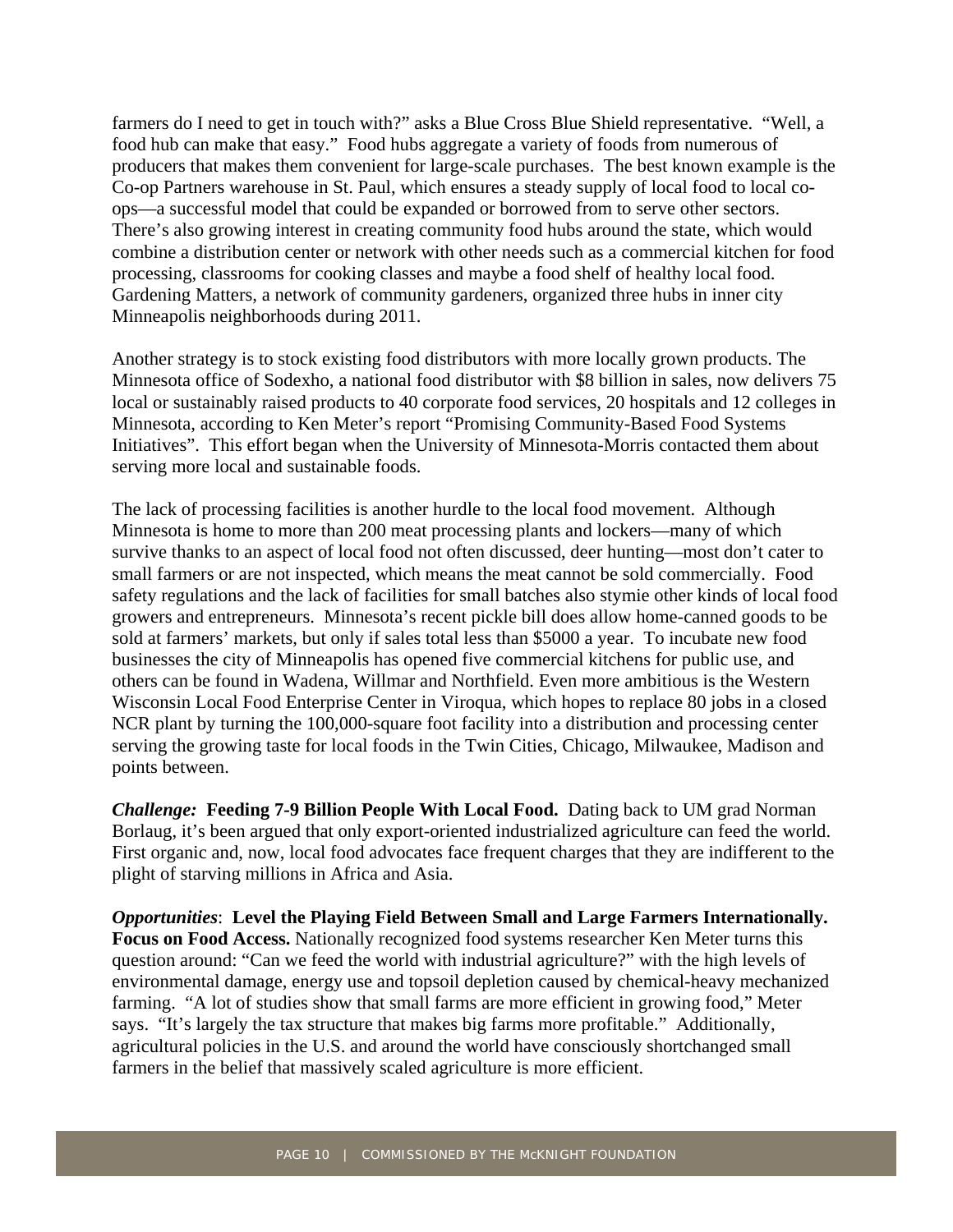Aimee Witteman of the McKnight Foundation Environment Program notes that 75 percent of U.S. grain is exported to the world's 20 wealthiest countries, not impoverished nations in the developing world. "When I worked at Oxfam America the lesson we learned is that communities do the best when they can grow food where they live."

Dating back to Frances Moore Lappe in the 1970s, analysts and activists have argued that hunger is a problem of distribution more than of production. There's enough food to go around, but it's not getting to all the people who need it. The city of Belo Horizone (2.5 million), located in Brazil's agricultural heartland, got serious about improving access to local food 20 years ago by opening "people's restaurants" serving healthy homegrown lunches for less than 50 cents a portion. They also opened farmer's markets, including moveable ones that tour low-income neighborhoods, community and school gardens, plus nutrition and cooking classes. The result: Infant mortality fell by 50 percent and Belo Horizonte is the only Brazilian city where consumption of fruit and vegetables has increased. All of this, which serves 40 percent of the city's population according to city officials, is accomplished for about \$10 million yearly, less than two percent of the municipal budget.

*Challenge:* **Reducing Overblown Expectations About What Local Food Can Immediately Accomplish.** The meteoric rise of local foods may leave the impression that it's a cure-all for our pressing problems. Nourishing the poor. Creating green jobs. Reknitting communities. Reducing energy use. Reviving local communities. Restoring public health. Saving the Earth. "I worry about too many feel-good stories coming out, which makes people think more fundamental change is happening than actually has," confesses Joanne Berkenkamp of IATP.

*Opportunities:* **Urban Co-op Farms. Good Food Charter. Food Congress. Pesticide Tax. Local Food Regional Plan. Farm-to-School Programs.** Clearly the local food movement has struck a chord with millions of Americans, and shows genuine promise for improving health, nutrition and local economies. But even after five years of steady growth, and the support of influential figures like Michelle Obama, it's still a ragtag operation compared to the economic might and political clout of agribusiness. There's still plenty that needs to be done for local food to live up to its potential.

The good news is that local food advocates in Minnesota and western Wisconsin are animated by original ideas and examples from across the heartland that could make a difference here. Mustafa Sundiata looks to Cleveland's Evergreen Cooperative, which has a contract with the Cleveland Clinic to grow fresh greens on inner city farms. Julie Ristau points to the Michigan Good Food Charter, drafted by farmers and community groups across the state, and the Ohio Food Congress which connects local food producers with activists, artists, investors and one another. Ken Meter's wide-ranging research highlights a regional master plan in Waterloo, Ontario, that encourages local food production and Iowa's tax on farm pesticides which funds the Leopold Center's groundbreaking study of local and sustainable agriculture practices.

Rob King, who registers some skepticism about the movement, nonetheless gives Minnesota high marks for farmer's markets, local food in grocery stores, CSAs and especially farm-toschool programs throughout the state, which he praises for "really making a difference. It shapes kids' food habits and touches their lives."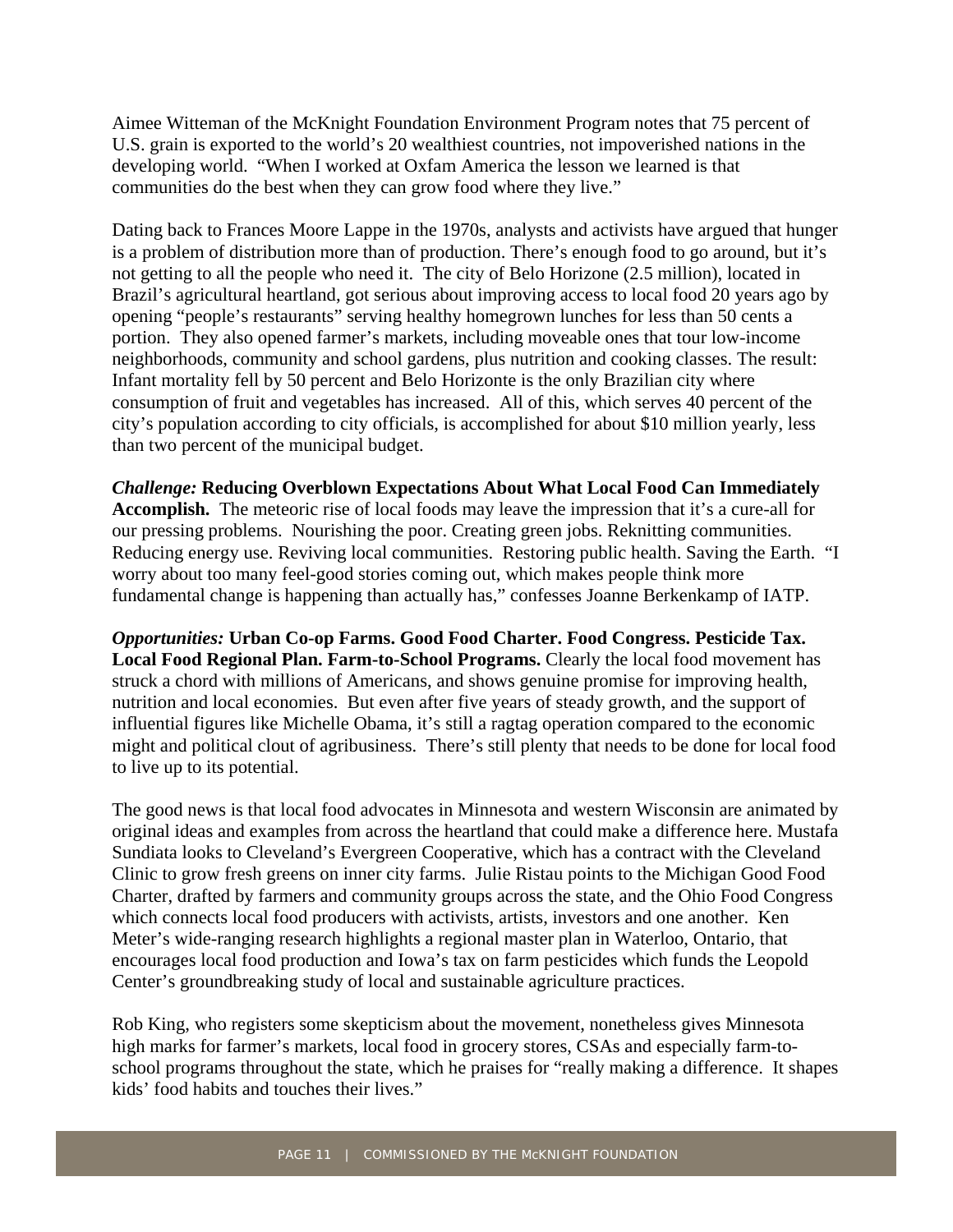Collie Graddick of the Minnesota Department of Agriculture launched the Community Table project to link Hmong Farmers with inner city communities in need of nourishing food. Pakou Hang just launched the Hmong American Farmers Association to raise income and opportunities for the immigrant farmers who raise a healthy share of our local produce. Reginaldo Haslett-Marroquin launched the Rural Enterprise Center, a training program and poultry cooperative to help Latino immigrants put their experience as small, sustainable, local farmers into practice for the benefit of everyone. Mustafa Sundiata launched Northside Fresh to spawn new local food businesses to improve both the physical and economic health on Minneapolis's North Side.

Maggi Adamek proposes extending the idea of enterprise zones to local food to revive economically struggling communities, starting with Benton County in central Minnesota and Minneapolis's North Side. Corinne Shindelar envisions a new version of the state Extension Service devoted to local food and economies. Beth Dooley wonders why local can't get a few of the breaks we gave to the software industry in the early days. Jan Joannides, a co-founder of Renewing the Countryside and an Endowed Chair in Agriculture Systems at the University of Minnesota, advocates letting people invest some of their tax-free retirement funds in local food businesses. Many interviewees suggested creating revolving loan funds and enlisting community bankers to raise capital for transformative new businesses and projects. June Mathiowetz urges us to celebrate farmers as much as we do chefs or rock stars.

Advice for the philanthropic community includes supporting cultural projects centered on local food, funding public education campaigns about eating healthy and convening a wide conversation about what a sustainable local food system would look like and how to make it happen.

#### **DOES LOCAL FOOD POINT US IN THE DIRECTION OF NEW ECONOMIC MODELS IN OTHER SECTORS?**

It's too early to make any definite declarations. After all, one more challenge facing local food growers right now is how to make a living commensurate with the long hours and economic risk. Greg Reynolds of Riverbend Farms says "you have to be a little bit crazy to work so hard for not a lot of money", and Pakou Hang is concerned that the meager income Hmong Farmers earn at farmers' markets verges on sharecropping.

But looking ahead, food seems the ideal way to think differently about what really matters in our society and our economy. After all, we depend upon it and are always looking forward to our next meal. "Food is about life, health and pleasure," says Julie Ristau. "It's the core of family, community and tradition in every single culture." To which Ken Meters adds, "If we can't make a change with food, we can't do it anywhere else."